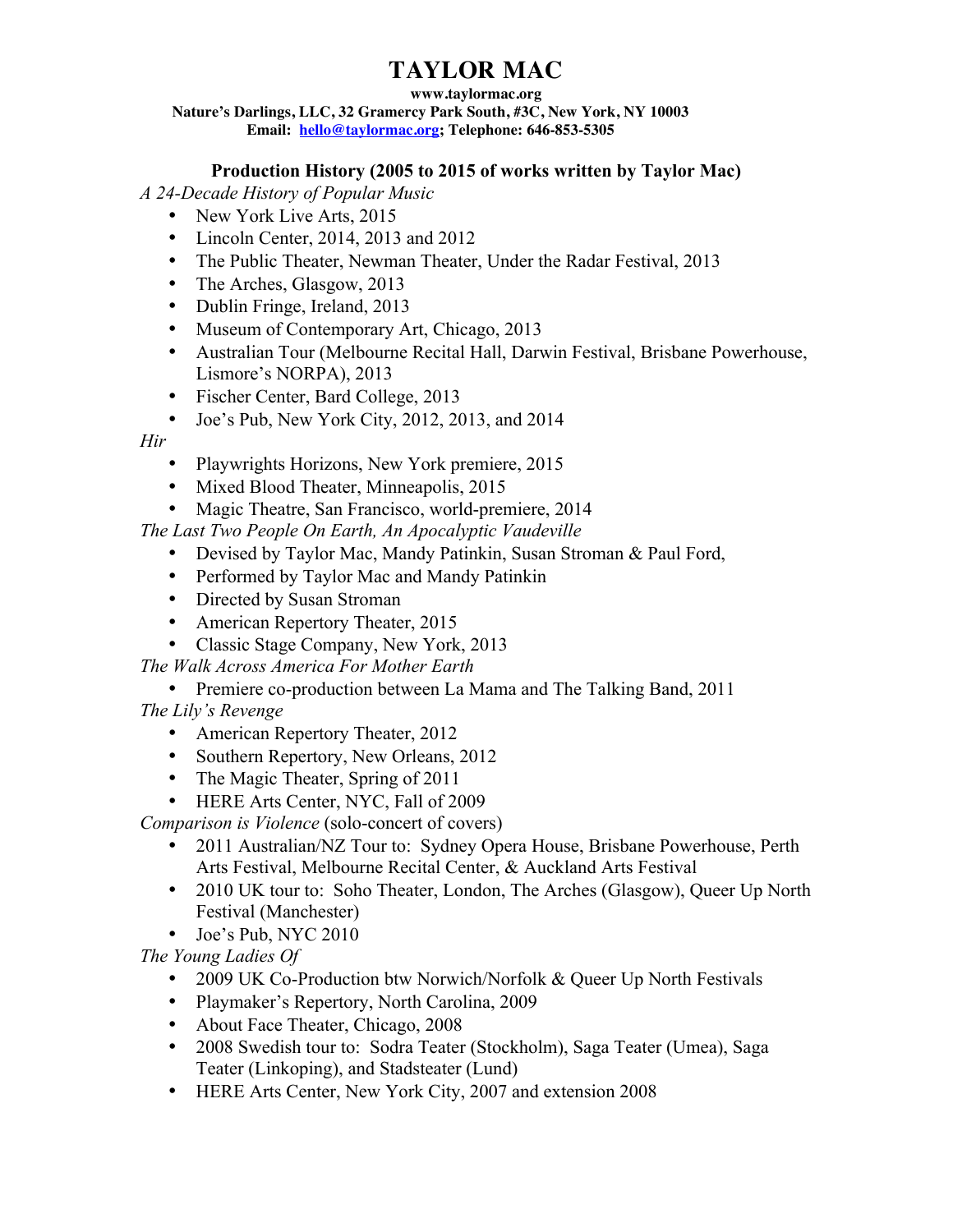## **TAYLOR MAC**

#### **www.taylormac.org**

**Nature's Darlings, LLC, 32 Gramercy Park South, #3C, New York, NY 10003 Email: hello@taylormac.org; Telephone: 646-853-5305**

*The Be(A)st of Taylor Mac*

- Perth Arts Festival, 2011
- Yale Rep, 2010
- The Udderbelly, Southbank, London, 2009
- 2009 Canadian tour to: La Chapelle (Montreal) Rhubarb Festival (Toronto), Intrepid Theater (Victoria) Pivot Festival (Whitehorse), 2009 and The Push Festival (Vancouver)
- 2008 Australian tour to: Brisbane Powerhouse, Feast Festival (Adelaide), and Spiegeltent (Melbourne)
- Warhol Museum, Pittsburgh, 2008
- The Spoleto Festival, South Carolina, 2008
- 2007 UK tour to: Nuffield Theater (Lancaster), Homotopia Festival (Liverpool), Newbury Comedy Festival, Glastonbury Festival, The Soho Theater (London), The Battersea Arts Center (London), The Lighthouse (Poole), The Junction (Cambridge), Norwich/Norfolk Festival, The Arches (Glasgow), Eastleigh Arts Center, The Komedia (Brighton) and The Colchester Arts Center
- Time Based Arts Festival, Portland, Oregon, 2007 and 2006
- Bumbershoot Festival, Seattle, 2007
- 2007 Ireland tour to: Galway Festival, Project Arts Center (Dublin), Kinsale Arts Week, Mid-Summer Festival (Cork), The Source Arts Center (Thurles), and The Cairde Summer Festival (Sligo)
- 2007 Swedish tour to: Soderhamm, Saga Teater (Linkoping), Stadsteater (Lund), Saga Teater (Umea), Sodra Teater (Stockholm, mainstage)
- The Sydney Festival, The Sydney Opera House, 2007
- The Public Theater, New York City, 2007
- Sodra Teater Stockholm, Studio Space 2006
- Edinburgh Festival, 2006

*Red Tide Blooming*

• Performance Space 122, New York City, 2005

## **Awards**

- Herb Alpert Award in Theater, 2015
- Helen Merrill Playwriting Award, 2014
- Lucille Loretel Nomination for Best Actor in a Play, 2013
- Drama Leage Nomination for Best Performance of 2013 NYC season
- Best Of Village Voice: Best Actor in New York, 2013
- Future Legend of New York Theater, TimeOut NY, 2013
- Time Out NY: Best Cabaret Performer, 2012
- Obie Award, 2010
- McKnight National Residency Commission, 2010
- Three Map Grants, 2008, 2010, 2013
- Dallas Theater Critics Forum Award, 2010 Best Touring Show